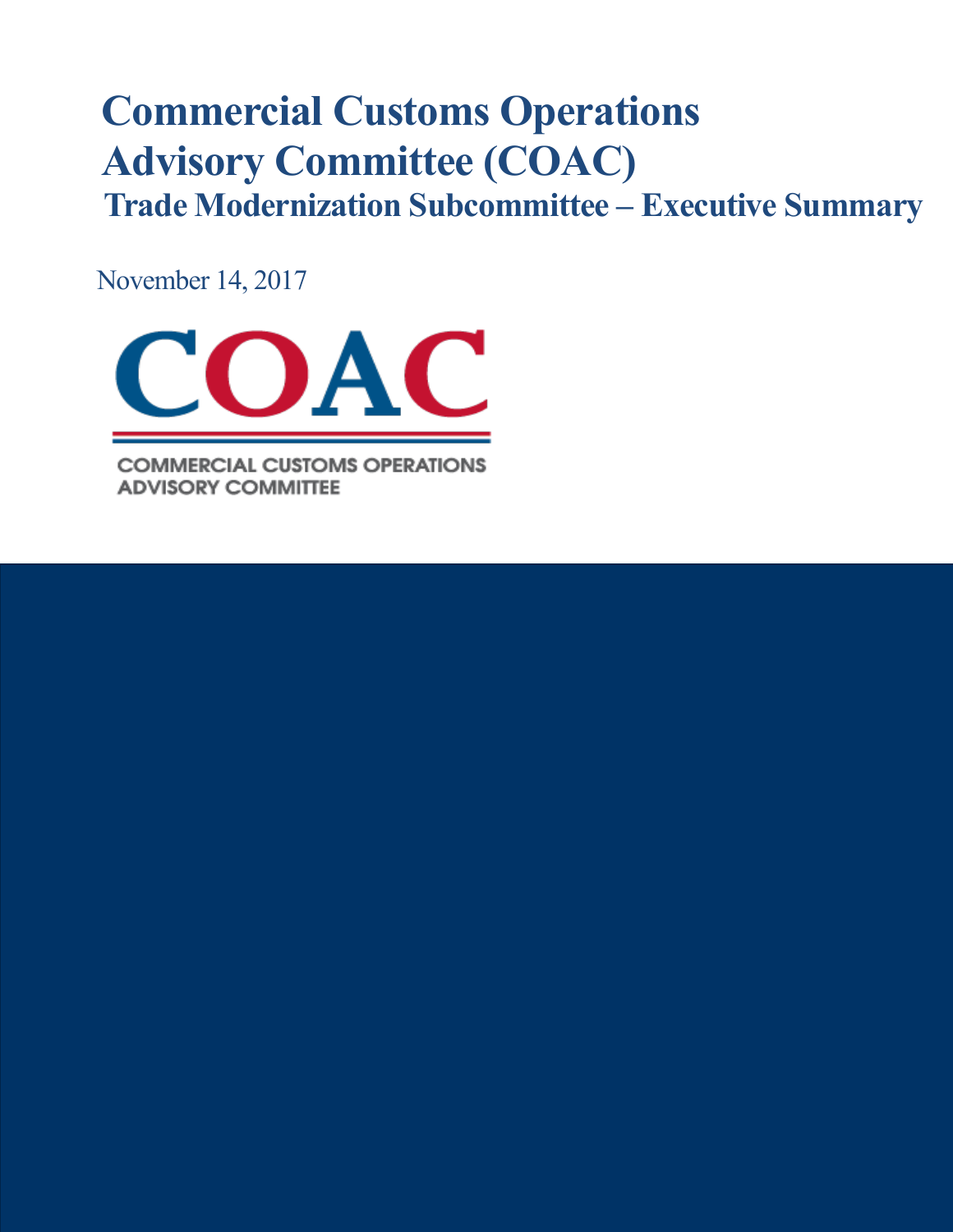# **CUSTOMS COMMERCIAL OPERATIONS ADVISORY COMMITTEE**

# **Trade Modernization Subcommittee Executive Summary – Trade Progress Report November 2017**

## **Background**

The Trade Modernization Subcommittee (Subcommittee) of the 14<sup>th</sup> COAC now has conducted the following work:

- completed the work of the Centers of Excellence & Expertise, Broker Regulations, Revenue Modernization, and Rulings and Decisions working groups, awaiting further input from CBP on the submitted recommendations and
- presented recommendations from the International Engagement & Trade Facilitation and E-Commerce working groups during the August 2017 COAC meeting.

The Subcommittee continues to forge a public/private partnership designed to develop a strategic vision to enhance predictability, transparency and efficiency that is relevant in today's progressive trade environment and strengthens U.S. businesses as well as our economy.

### **Chairpeople**

| John Leonard  | Executive Director, Trade Policy and Programs, Office of Trade, CBP |
|---------------|---------------------------------------------------------------------|
| Cindy Allen   | VP Regulatory Affairs and Compliance, FedEx Trade Networks          |
| Lenny Feldman | Senior Member, Sandler, Travis & Rosenberg, P.A.                    |

### **Working Group Updates**

# **1. Centers of Excellence & Expertise Uniformity**

The Centers of Excellence & Expertise Uniformity working group recommendations were submitted in the April 2016 COAC Public Meeting. We continue to appreciate updates on these recommendations from CBP, recognizing the Centers continued successful evolution.

### **2. 2016 Broker Regulations**

The 2016 Broker Regulations working group recommendations were submitted in the April 2016 COAC Public Meeting. Although CBP has adopted revised customs broker exam regulations, we ask CBP to confirm when it may issue the other proposed regulatory changes relating to customs brokers, which have become increasingly essential in light of continued changes in automation and entry processing.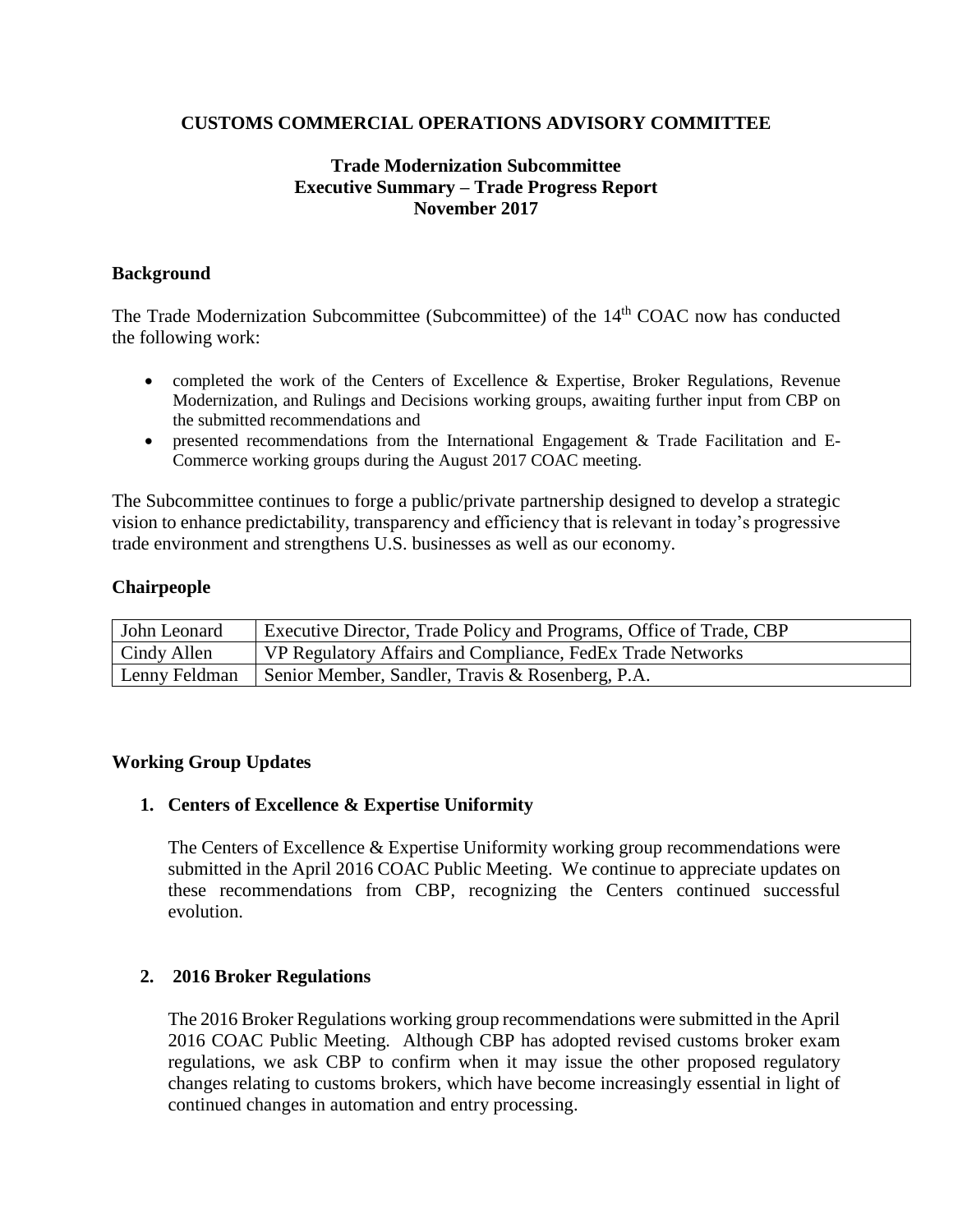## **3. Revenue Modernization**

The Revenue Modernization (Rev Mod) working group submitted its recommendations in the March 2017 COAC Public Meeting. We look forward to updates concerning the recommendations designed to consolidate, automate, and streamline fragmented and manual revenue collections processes, allowing CBP Officers to spend less time collecting payments and more time on mission operations, to include customer inter-facing and enforcement duties.

# **4. Rulings and Decisions Improvement**

The Rulings and Decisions Improvement Working working group submitted its recommendations in the March 2017 COAC Public Meeting. We look forward to updates concerning the recommendations designed to enhance Regulations & Rulings' speed and visibility when issuing its rulings and decisions through additional resources, automation and process improvement.

# **5. International Engagement & Trade Facilitation**

The International Engagement & Trade Facilitation Working Group submitted its initial recommendations regarding NAFTA renegotiations in the March 2017 COAC Public Meeting. During the August 2017 COAC Public Meeting the Subcommittee submitted the balance of the recommendations. As the WTO Trade Facilitation Agreement (TFA) entered into force earlier this year, the working group considered practical strategic approaches and solutions/suggestions to encourage the adoption of best practices through CBP's engagement with foreign customs administrations, in conjunction with partner agencies or offices such as the USTR and USAID.

The Subcommittee now intends to reconvene the working group to prioritize the most critical and time sensitive recommendations and countries for the Trade and CBP. We intend to deliver these priorities at the February COAC Public Meeting.

### **6. E-Commerce**

During the August 2017 COAC Public Meeting the Subcommittee submitted initial recommendations pertaining to issues relating to the section 321 de minimis increase to \$800 pursuant to the TFTEA The working group now will focus on broader e-commerce issues and policy and expects to present additional recommendations at future COAC meetings. In pertinent part, the working group intends to examine the following issues, which will be adopted within our previous Statement of Work:

i.) Consider how the changes in e-commerce are affecting each segment of the business, the current and future challenges to each segment of the industry and the needs of industry and CBP in light of new supply chain processes and changes.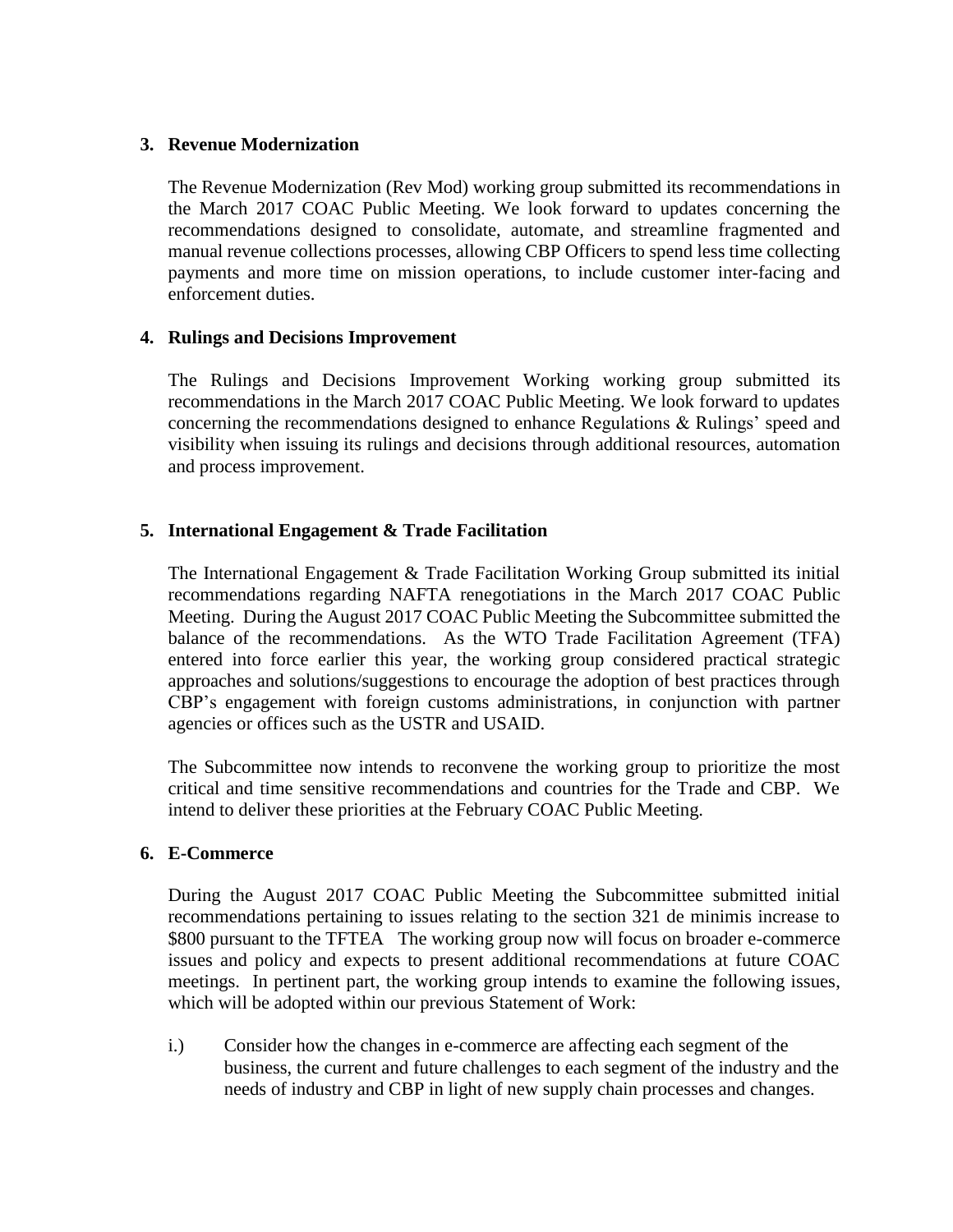- ii.) Consider the direction industry and CBP can provide each other on an international basis to address the opportunities and challenges that should be communicated internationally.
- iii.) Collaborate with and provide input to CBP as its rolls out its policy and operational requirements regarding section 321 importations.
- iv.) Consider how the trade and CBP can facilitate the growth of e-commerce, while understanding and addressing the enforcement needs.

We reiterate the importance of including stakeholders from all critical verticals (e.g., customs brokers, carriers, express couriers, importers, suppliers and e-commerce platforms) throughout these discussions.

# **7. De-Regulation & Cost Savings**

On September 12, 2017 CBP issued a Request for Information ("Request") seeking comments from parties to assist CBP in identifying existing regulations, paperwork requirements, and other regulatory obligations that can be modified, or repealed, to achieve savings of time and money while continuing to achieve CBP's legal obligations. CBP issued the Request in order to address Executive Order 13771, "Reducing Regulation and Controlling Regulatory Costs," and Executive Order 13777, "Enforcing the Regulatory Reform Agenda," that the President issued in early 2017.

The Subcommittee announces the formation of a working group intended to complement CBP's Request in order to fully identify regulations and requirements appropriate for modification or repeal to achieve savings of time and money for the trade community. The Subcommittee intends to include stakeholders from the various industries that the regulations impact in order to maximize the number of identifiable regulations and requirements and, hence, achieve cost savings.

### **8. Trade Facilitation and Enforcement Education**

Section 104 of the TFTEA requires CBP to establish and carry out educational seminars to improve efforts to classify and appraise imported merchandise to improve trade enforcement efforts and to otherwise facilitate legitimate international trade. The statute requires CBP to establish a process to solicit, evaluate, and select interested parties in the private sector to assist in providing instruction and related instructional materials.

The Subcommittee announces the formation of a working group to provide recommendations regarding CBP's process to develop and implement the educational component that TFTEA mandates, in conjunction with the private sector.